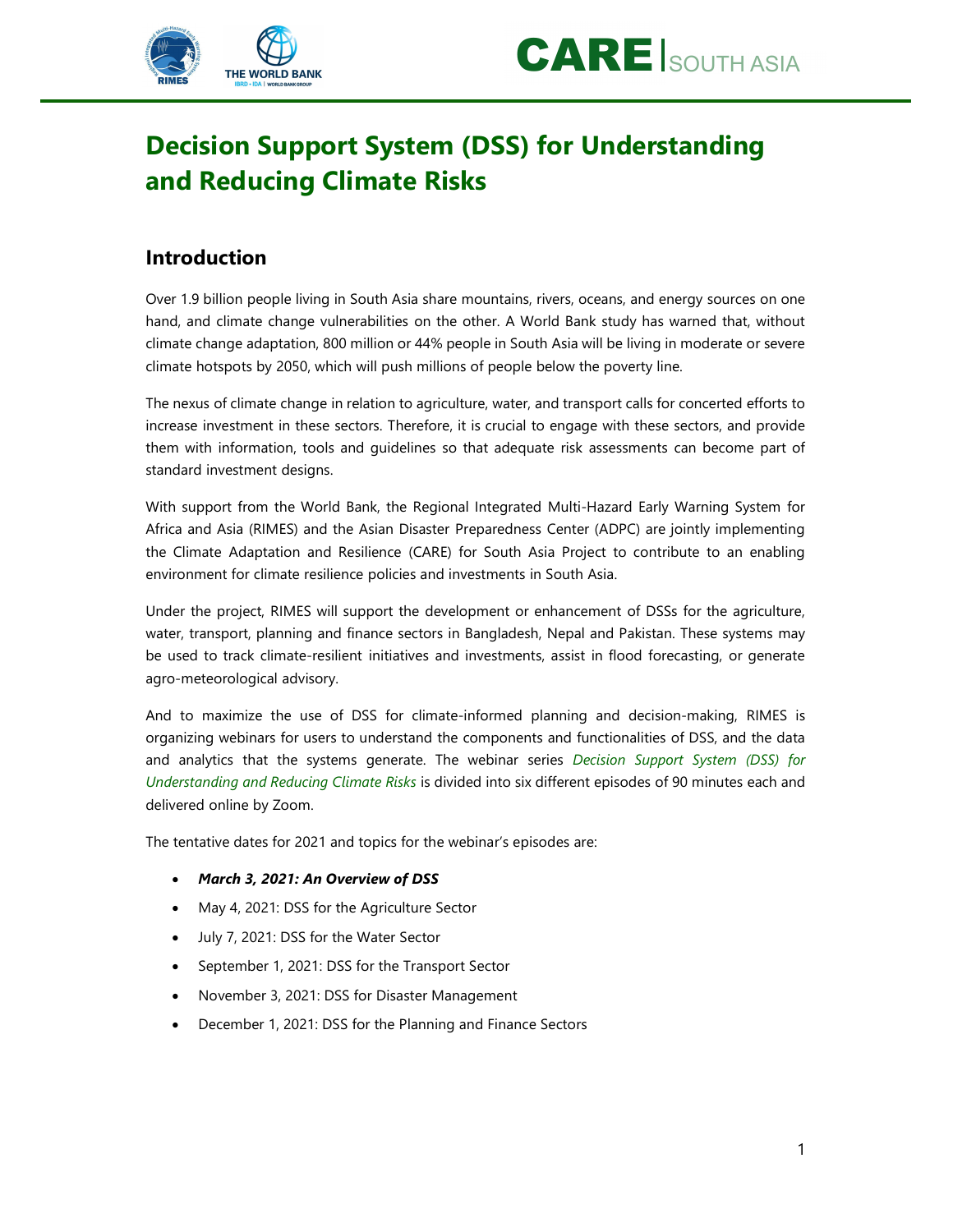



# Episode 1: An Overview of DSS

March 3, 2021 | 15:00-16:30 (Bangkok time)

The first episode of the webinar series *An Overview of DSS* provides an introduction to the components and functionalities of DSS, and on the use of information generated from DSS in development plans and investment decisions.

# **Objectives**

- Provide a general overview of DSS
- Introduce users on the components and functionalities of DSS
- Orient users on how the information generated from DSS is integrated into development plans or investment decisions

### Participants

- Policy-level users of DSS from the planning, finance and sectoral line agencies
- Operational users of DSS, including operational staff of sectoral agencies and provincial- and local-level governments
- Selected RIMES, ADPC and World Bank staffs

# Technical Specifications

Zoom is used as the webinar platform. Participants will have the opportunity to ask questions and make comments using the chat function.

## Agenda

| Time            | <b>Session</b>                                                                                                               |
|-----------------|------------------------------------------------------------------------------------------------------------------------------|
| $15:00 - 15:10$ | <b>Opening Session</b>                                                                                                       |
| 15:10 - 15:20   | Decision Support System: An Overview<br>Speaker: Amir Rajak, RIMES                                                           |
| 15:20 - 15:30   | DSS Application for Agriculture<br>Speaker: Itesh Dash, RIMES                                                                |
| 15:30 - 15:40   | DSS Application for Disaster Risk Management<br>Speaker: Jothiganesh Shanmugasundaram, RIMES                                 |
| $15:40 - 15:45$ | Q&A teaser                                                                                                                   |
| 15:45 - 16:05   | <b>Breakout Session</b><br>(Sector-based session: Agriculture, Planning and Finance, Water<br><b>Resource and Transport)</b> |
| $16:05 - 16:17$ | Highlights from the Breakout Session                                                                                         |
| 16:17 - 16:27   | Q&A and Discussions                                                                                                          |
| 16:27 - 16:30   | Closing Session                                                                                                              |